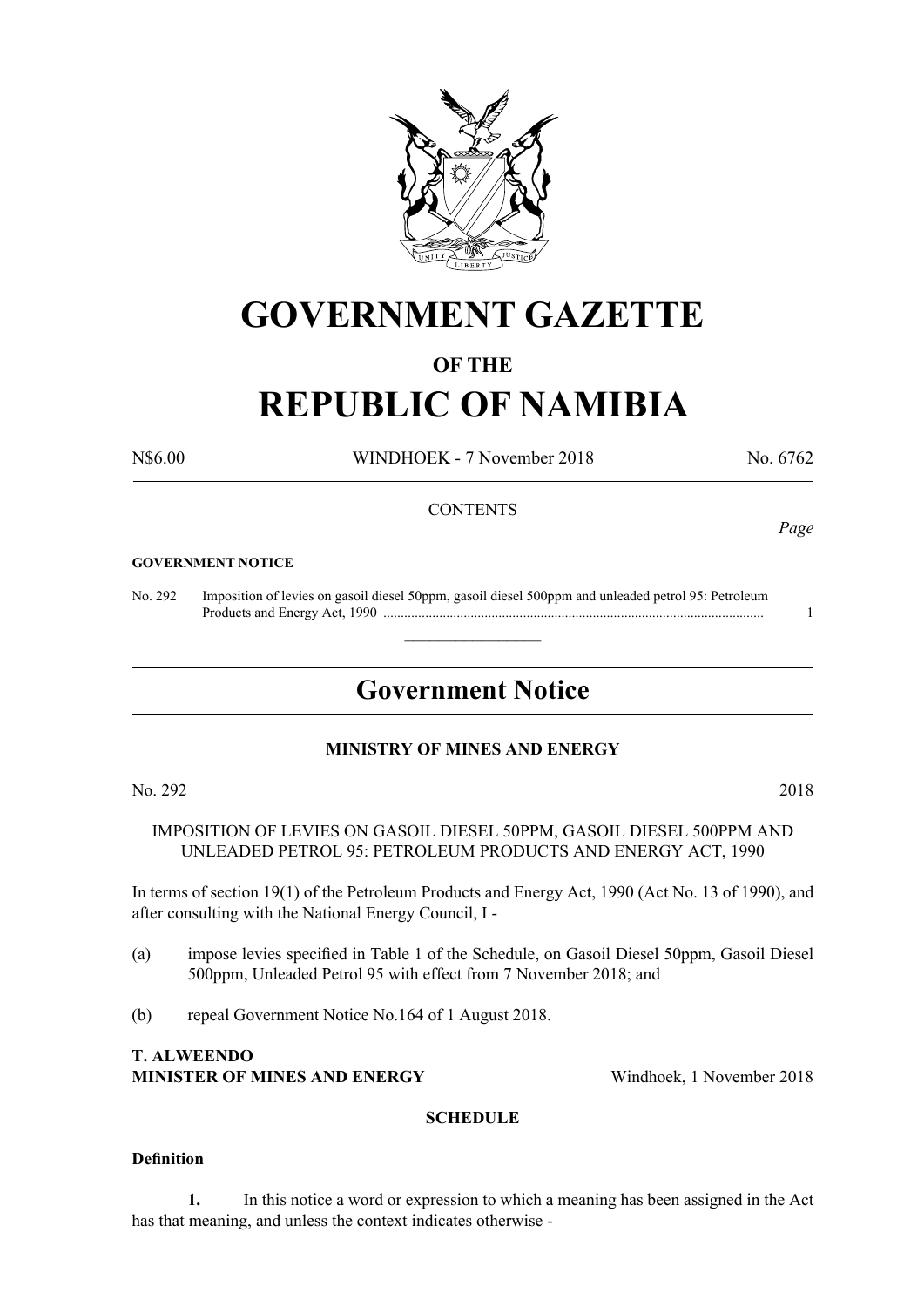"levy" means a levy imposed on petroleum products in terms of section  $19(1)(a)$  and referred to in paragraph 2 of this notice; and

"the Act" means the Petroleum Products and Energy Act, 1990 (Act No. 13 of 1990).

#### **Amount of levy**

**2.** The Namibian Dollar (N\$) currency per liter for every levy imposed on petroleum products is set out in Table 1.

| <b>LEVY IMPOSED ON PETROLEUM PRODUCTS</b> | PETROLEUM PRODUCTS ON WHICH<br><b>LEVY IS IMPOSED</b> |                                 |                                  |
|-------------------------------------------|-------------------------------------------------------|---------------------------------|----------------------------------|
|                                           | <b>Unleaded</b><br>Petrol 95                          | <b>Gasoil Diesel</b><br>500 ppm | <b>Gasoil Diesel</b><br>$50$ ppm |
| <b>Dealer Margin</b>                      | 1.00                                                  | 1.00                            | 1.00                             |
| <b>Industry Margin</b>                    | 0.93                                                  | 0.93                            | 0.93                             |
| <b>Fuel Levy</b>                          | 0.65                                                  | 0.65                            | 0.65                             |
| <b>Road Fund Administration Levy</b>      | 1.30                                                  | 1.30                            | 1.30                             |
| <b>Motor Vehicle Accident Fund Levy</b>   | 0.477                                                 | 0.477                           | 0.477                            |
| <b>Road Safety Secretariat Levy</b>       | 0.026                                                 | 0.026                           | 0.026                            |
| <b>National Energy Fund Levy:</b>         |                                                       |                                 |                                  |
| - Petroleum Equalization Levy             | 0.38                                                  | 0.42                            | 0.42                             |
| - Strategic Oil Storage Levy              | 0.60                                                  | 0.60                            | 0.60                             |
| <b>Total National Energy Fund levy:</b>   | 0.98                                                  | 1.02                            | 1.02                             |
| <b>Customs Duty:</b>                      |                                                       |                                 |                                  |
| - Excise Duty                             | 0.03909                                               | 0.03817                         | 0.03817                          |
| - Duty Differential                       | 0.00091                                               | 0.00183                         | 0.00183                          |
| <b>Total Customs Duty:</b>                | 0.04                                                  | 0.04                            | 0.04                             |
| <b>Service Differential:</b>              |                                                       |                                 |                                  |
| - Storage & Handling                      | 0.0798                                                | 0.0798                          | 0.0798                           |
| - Delivery                                | 0.0937                                                | 0.0937                          | 0.0937                           |
| <b>Total Service Differential:</b>        | 0.1735                                                | 0.1735                          | 0.1735                           |

### **TABLE 1**

#### **Person liable for levy payment**

**3.** A consumer who may purchase petroleum products such as Gasoil Diesel 50ppm, Gasoil Diesel 500ppm and Unleaded Petrol 95 at any licensed retail outlet anywhere in Namibia will be liable for payment of the levies imposed on those petroleum products.

#### **Energy source on which levy is payable**

**4.** The energy sources in respect of which levies on petroleum products are payable are Gasoil Diesel 50ppm, Gasoil Diesel 500ppm and Unleaded Petrol 95.